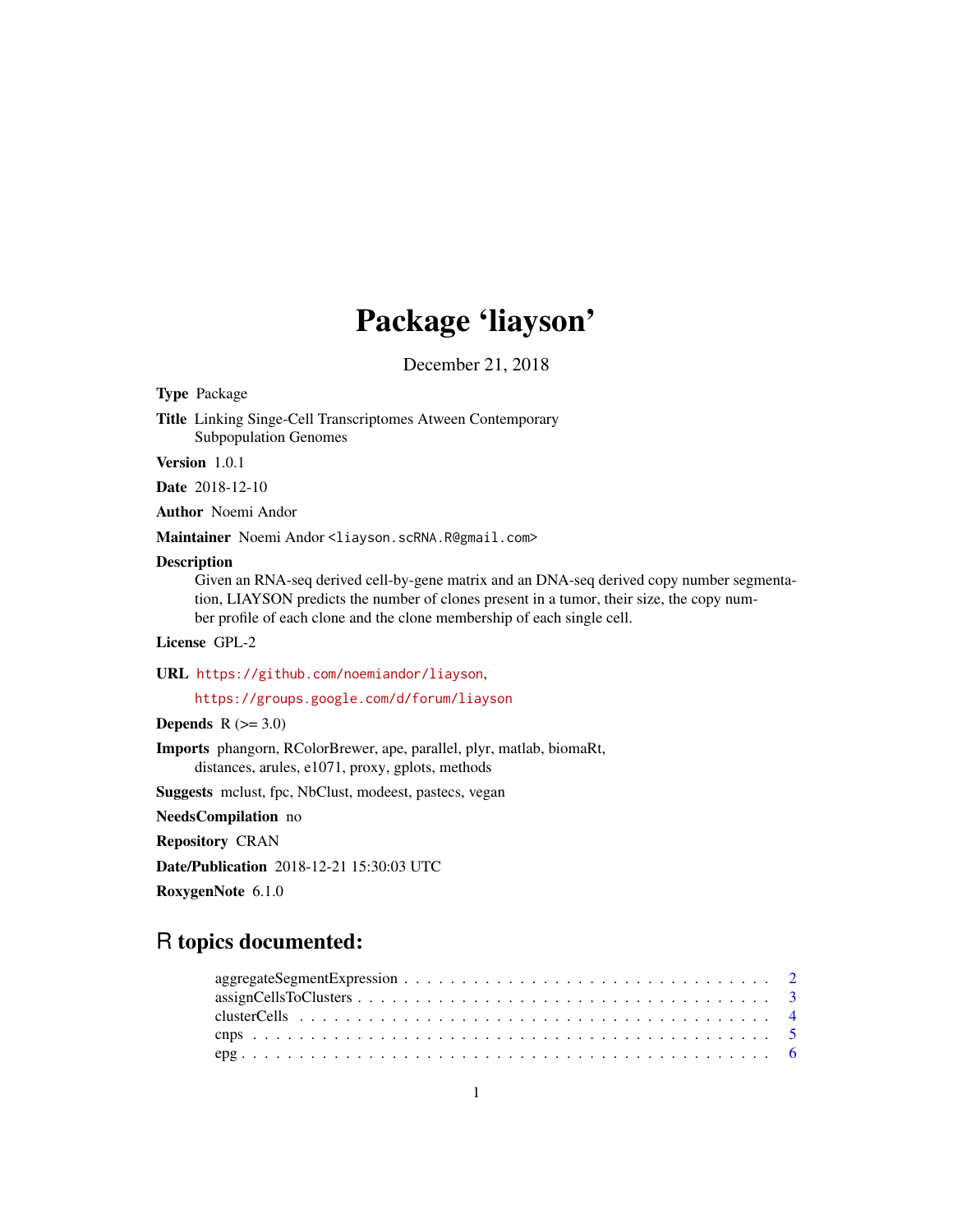<span id="page-1-0"></span>

| Index | 12 |
|-------|----|
|       |    |
|       |    |
|       |    |
|       |    |
|       |    |
|       |    |

aggregateSegmentExpression

*Aggregating genes across copy number segments.*

#### Description

Calculates average expression of genes grouped by common segment membership.

#### Usage

aggregateSegmentExpression(epg, segments, mingps = 20, GRCh=37)

#### Arguments

| epg      | Gene-by-cell matrix of expression. Recommendation is to cap extreme UMI<br>counts (e.g. at the 99% quantile) and to include only cells expressing at least<br>$1,000$ genes.                                                                                                                                                                                                                                     |
|----------|------------------------------------------------------------------------------------------------------------------------------------------------------------------------------------------------------------------------------------------------------------------------------------------------------------------------------------------------------------------------------------------------------------------|
| segments | Matrix in which each row corresponds to a copy number segment as calculated<br>by a circular binary segmentation algorithm. Has to contain at least the follow-<br>ing column names:<br>chr - chromosome;<br><b>startpos</b> - the first genomic position of a copy number segment;<br>endpos - the last genomic position of a copy number segment;<br>CN_Estimate - the copy number estimated for each segment. |
| mingps   | Minimum number of expressed genes a segment needs to contain in order to be<br>included in output.                                                                                                                                                                                                                                                                                                               |
| GRCh     | Human reference genome version to be used for annotating gene coordinates.                                                                                                                                                                                                                                                                                                                                       |

#### Details

Let S := {  $S_1$ ,  $S_2$ , ... $S_n$  } be the set of *n* genomic segments that have been obtained from DNAsequencing a given sample (e.g. from bulk exome-sequencing, scDNA-sequencing, etc.). Genes are mapped to their genomic coordinates using the biomaRt package and assigned to a segment based on their coordinates. Genes are grouped by their segment membership, to obtain the average number of UMIs and the number of expressed genes per segment  $S_j$  per cell i.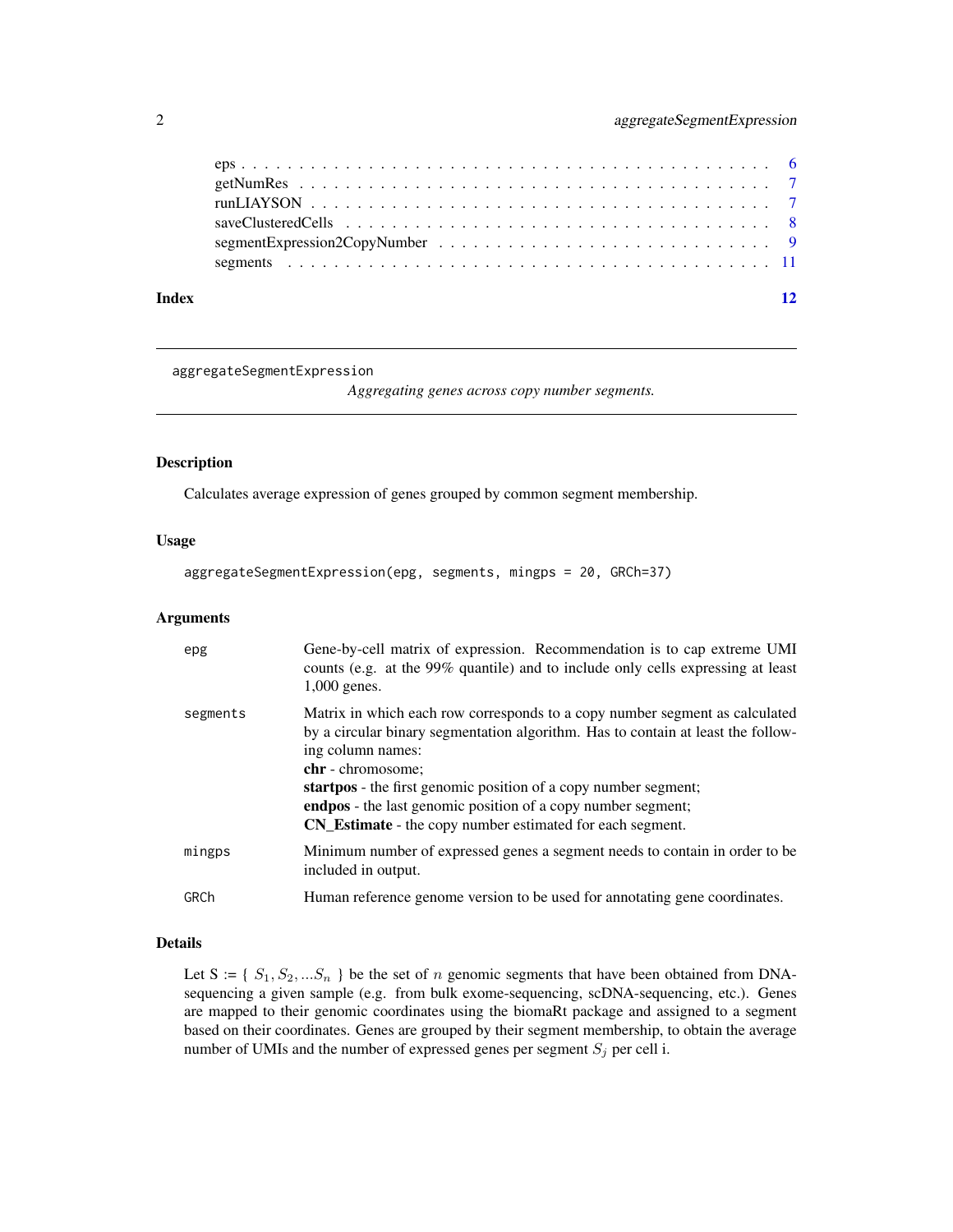#### <span id="page-2-0"></span>assignCellsToClusters 3

#### Value

List with fields:

| eps | Segment-by-cell matrix of expression values.             |
|-----|----------------------------------------------------------|
| gps | Segment-by-cell matrix of the number of expressed genes. |

#### Author(s)

Noemi Andor

#### Examples

```
data(epg)
data(segments)
#X=aggregateSegmentExpression(epg, segments, mingps=20, GRCh=38)
```
assignCellsToClusters *Assigns cells to previously defined clones.*

#### Description

Cells that have not been used to define clones (such as cycling or apoptotic cells) can retrospectively be assigned a clone membership.

#### Usage

assignCellsToClusters(outc, xps, similarity=T)

#### **Arguments**

| outc       | List containing segment-by-cell matrix and clone membership of each cell. See<br>clusterCells).                                                                                                                  |
|------------|------------------------------------------------------------------------------------------------------------------------------------------------------------------------------------------------------------------|
| <b>XDS</b> | Segment-by-cell matrix of expression- or copy number states. Columns repre-<br>sent new cells to be assigned to existing clones.                                                                                 |
| similarity | Whether to use similarity (similarity= $T$ ) or distance (similarity= $F$ ), when com-<br>paring cells to existing clones. Default similarity metric is "correlation. Default<br>distance metric is "Euclidean". |

#### Details

Let  $S := \{ S_1, S_2, \ldots, S_n \}$  be the set of n genomic segments obtained from bulk DNA-sequencing. Further, let  $S_I \in S$  be the subset of segments for which cells within a clone have a well defined copy number state. Pearson Correlation Coefficients are calculated as similarity metric between each new cell and the consensus profile of each clone, based on segments  $s \in S_I$ . Each cell is assigned to the clone to which it is most similar.

Alternatively, if similarity is set to false, the Euclidean distance metric is used instead of the Pearson Correlation.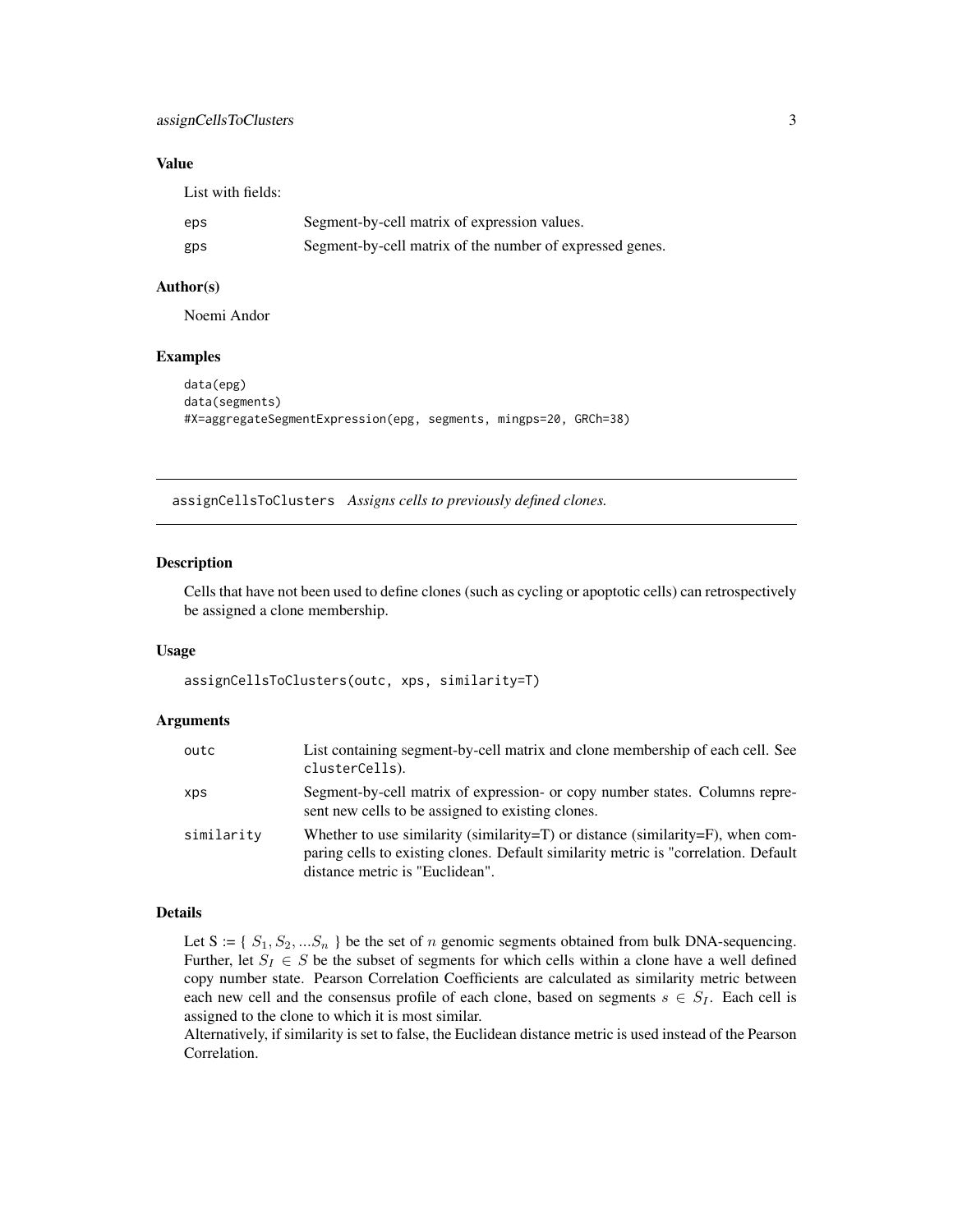#### <span id="page-3-0"></span>Value

List with same components as input:

| cnps | Segment-by-cell matrix of copy number states, with new cells added as columns. |
|------|--------------------------------------------------------------------------------|
| sps  | The clone membership of each cell (that is columns in cnps).                   |

#### Author(s)

Noemi Andor

<span id="page-3-1"></span>clusterCells *Grouping cells into clones.*

#### Description

Clusters cells according to their copy number profile.

#### Usage

```
clusterCells(cnps, k=NA, h=NA, weights=NULL, minSegLength=1E6,
                       chrOrder=NULL, HFUN="ward.D2",...)
```
#### Arguments

| Segment-by-cell matrix of copy number states (output of segment Expression 2CopyNumber).                                                                                                          |
|---------------------------------------------------------------------------------------------------------------------------------------------------------------------------------------------------|
| Desired number of clusters (see also cutree).                                                                                                                                                     |
| Threshold used to define clones from hierarchical clustering result. A subtree<br>is defined as a clone if the maximum distance between its cell members is less<br>than $100*h\%$ of the genome. |
| Vector of weights assigning differential importance to segments (typically cal-<br>culated based on segment lengths).                                                                             |
| Minimum number of base pairs below which a segment is to be excluded when<br>defining clones.                                                                                                     |
| Specifies order in which chromosomes should be plotted.                                                                                                                                           |
| Agglomeration method used to compute the hierarchical clustering (see also<br>hclust).                                                                                                            |
| additional arguments passed on to heatmap. 2                                                                                                                                                      |
|                                                                                                                                                                                                   |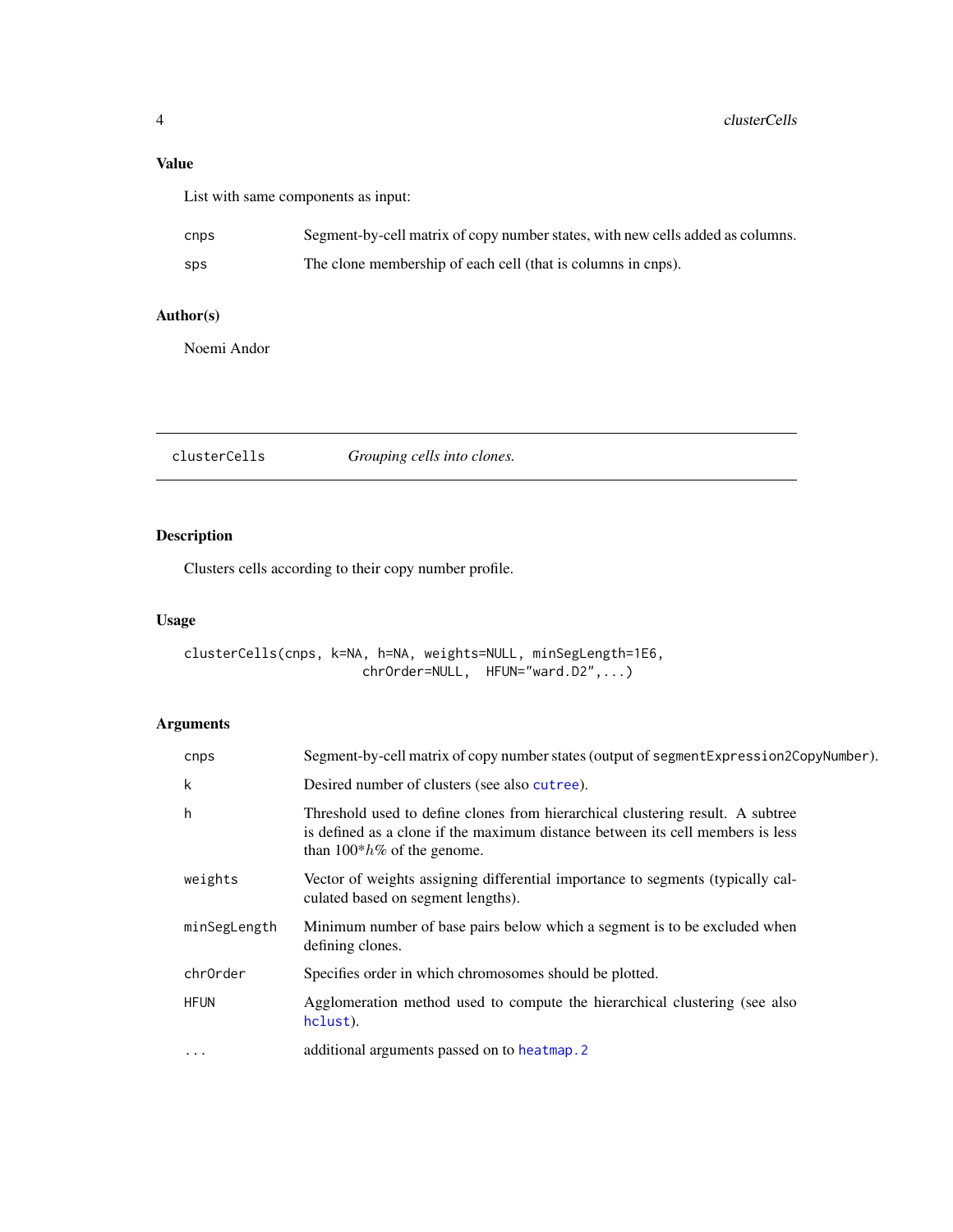#### <span id="page-4-0"></span>cnps 5

#### Details

Let CNF be the matrix of copy number states per non-private segment per cell, with entries  $(i, j)$ pointing to the copy number state of cell  $j$  at locus  $i$ . Pairwise distances between cells are calculated in Hamming space of their segmental copy number profiles (rows in CNF), weighted by segment length. Hierarchical clustering is used to build a tree of the cells from the distance matrix. A subtree is defined as a clone if the maximum distance between its cell members is less than a user-defined fraction of the genome  $(h)$ .

Alternatively, if  $k$  is set, the tree is cut to obtain  $k$  clones.

If neither  $h$  nor  $k$  are set, Akaike information criterion is used to decide on anywhere between 1 and 30 clones.

#### Value

List with three fields:

| cnps | Segment-by-cell matrix of copy number states.                 |
|------|---------------------------------------------------------------|
| sps  | The clone membership of each cell (that is, columns in cnps). |
| tree | An object of class helust.                                    |

#### Author(s)

Noemi Andor

#### References

Andor, N.\*, Lau, B.\*, Catalanotti, C., Kumar, V., Sathe, A., Belhocine, K., Wheeler, T., et al. (2018) Joint single cell DNA-Seq and RNA-Seq of gastric cancer reveals subclonal signatures of genomic instability and gene expression. doi: https://doi.org/10.1101/445932

#### Examples

```
data(cnps)
set.seed(2)
rcells = sample(colnames(cnps), 120)
outc = clusterCells(cnps[apply(cnps, 1, var)>0, rcells])
```

| ×<br>٠<br>×<br>۰, |
|-------------------|
|-------------------|

s **Segment-by-cell matrix of copy number states from NCI-N87 cell line.** 

#### Description

Matrix of segments (rows) x 200 cells (columns) with entries denoting inferred copy numbers.

#### Usage

data(cnps)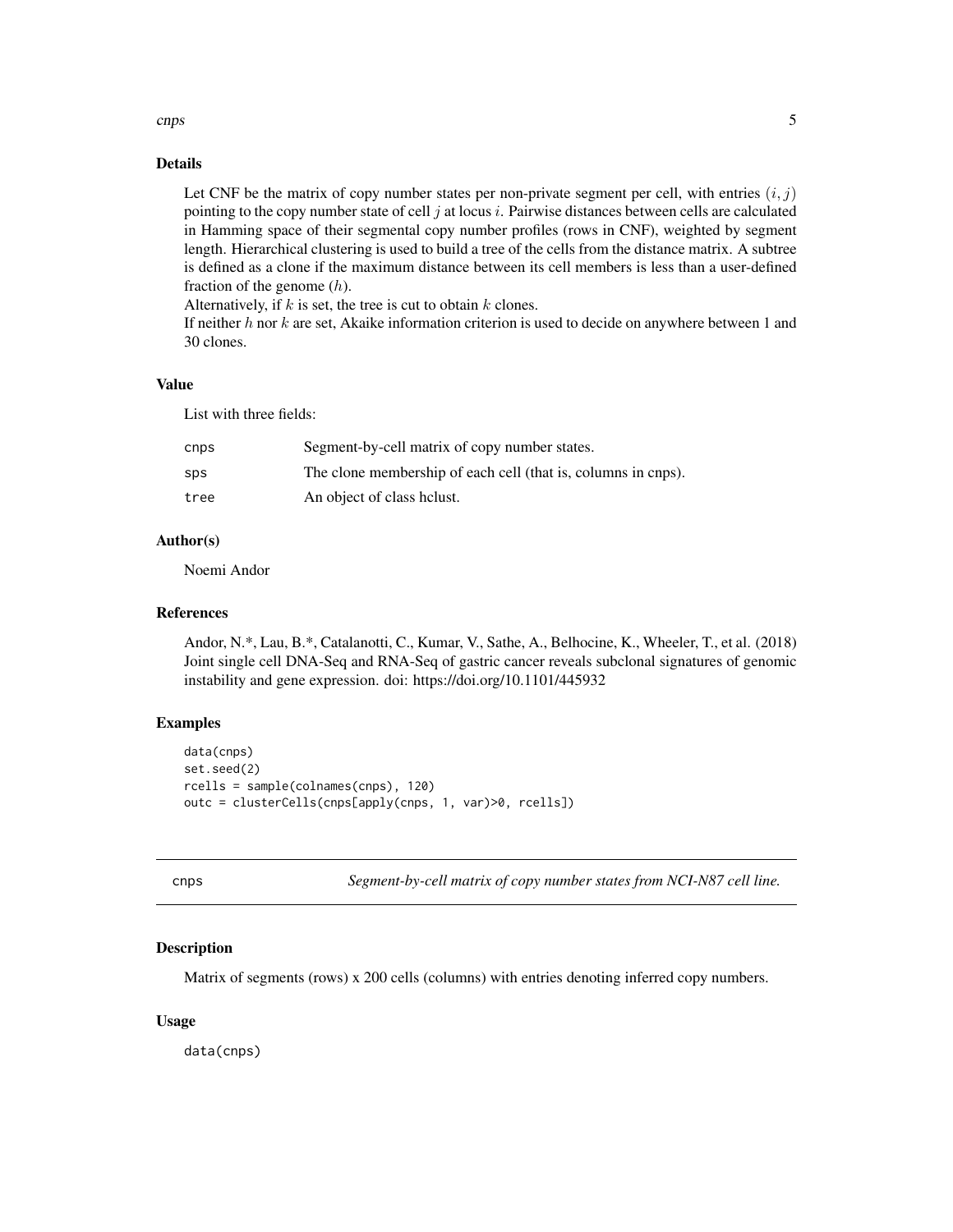#### <span id="page-5-0"></span>Source

Data obtained from Ji lab at Stanford.

epg *Gene-by-cell matrix of expression from NCI-N87 cell line.*

#### Description

Matrix of genes (rows) x 200 cells (columns) with entries denoting UMI counts.

#### Usage

data(epg)

#### Source

Data obtained from Ji lab at Stanford.

eps *Segment-by-cell matrix of expression from NCI-N87 cell line.*

#### Description

Matrix of segments (rows) x 200 cells (columns) with entries denoting average expression values.

#### Usage

data(eps)

#### Source

Data obtained from Ji lab at Stanford.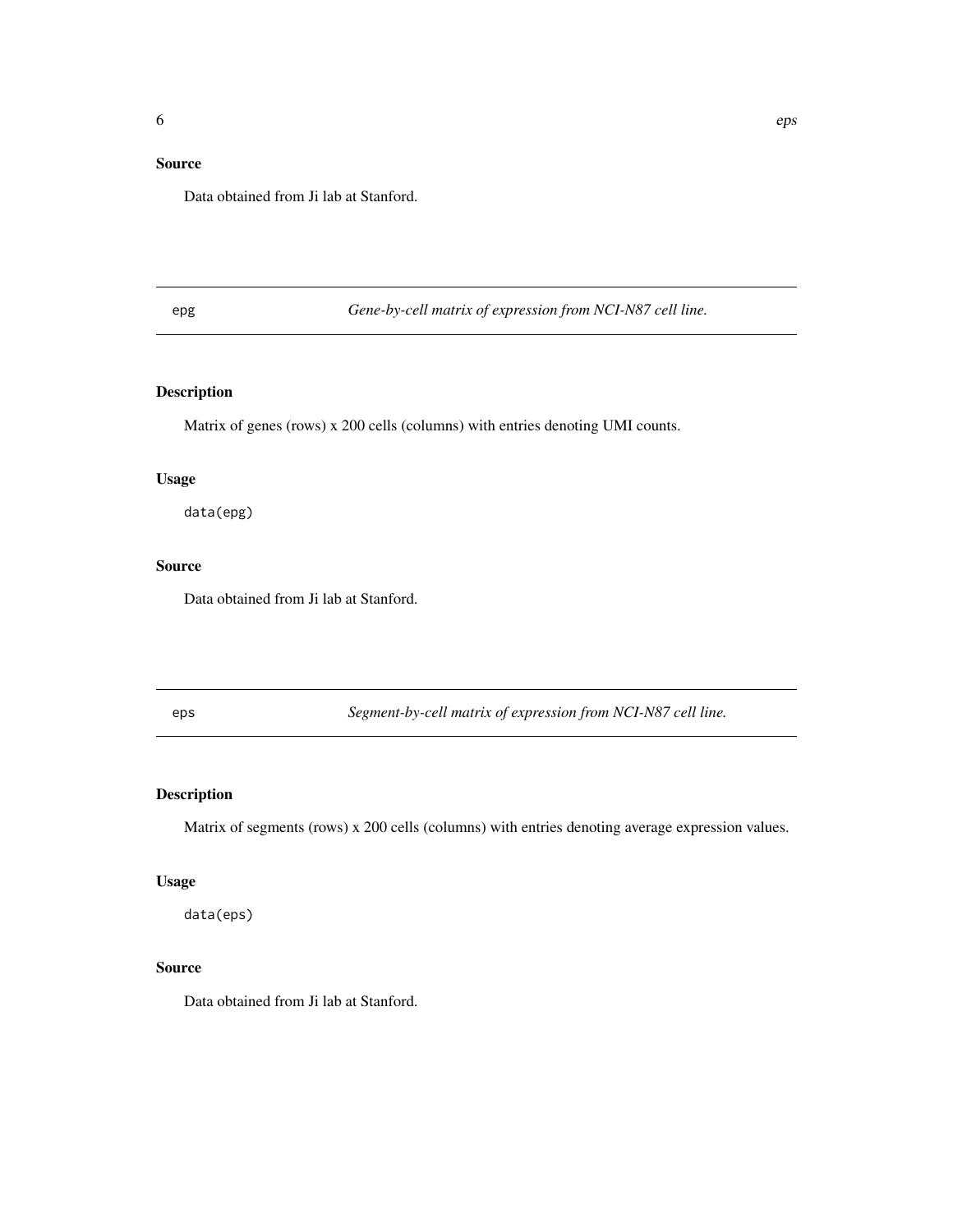<span id="page-6-0"></span>

#### Description

Informs user about resolution at which clone sizes are stored.

#### Usage

getNumRes()

#### Details

For internal and external use.

#### Author(s)

Noemi Andor

runLIAYSON *Main Function.*

#### Description

Given an RNA-seq derived cell-by-gene matrix and an DNA-seq derived copy number segmentation, LIAYSON predicts the number of clones present in a tumor, their size, the copy number profile of each clone and the clone membership of each single cell.

#### Usage

runLIAYSON(X, S, sName, mingps = 20, GRCh = 37, h = 0.2, minSegLength=1E6, outD = NULL)

#### Arguments

|       | Gene-by-cell matrix of expression. Recommendation is to cap extreme UMI<br>counts (e.g. at the 99% quantile) and to include only cells expressing at least<br>$1,000$ genes.                                                                                                                                                                                                                                            |
|-------|-------------------------------------------------------------------------------------------------------------------------------------------------------------------------------------------------------------------------------------------------------------------------------------------------------------------------------------------------------------------------------------------------------------------------|
|       | Matrix in which each row corresponds to a copy number segment as calculated<br>by a circular binary segmentation algorithm. Has to contain at least the follow-<br>ing column names:<br>chr - chromosome;<br><b>startpos</b> - the first genomic position of a copy number segment;<br>endpos - the last genomic position of a copy number segment;<br><b>CN_Estimate</b> - the copy number estimated for each segment. |
| sName | Sample name.                                                                                                                                                                                                                                                                                                                                                                                                            |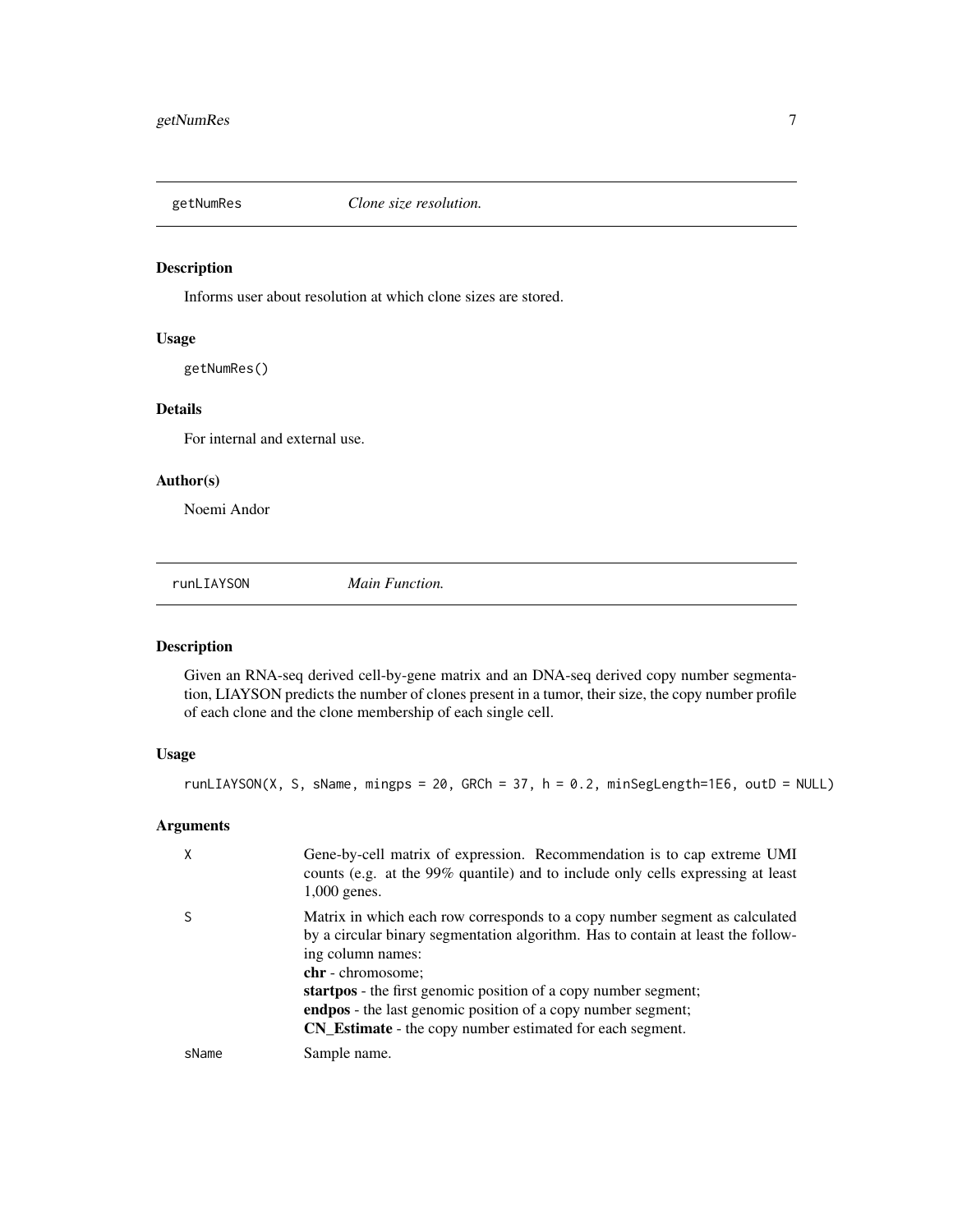<span id="page-7-0"></span>

| mingps       | Minimum number of expressed genes a segment needs to contain in order to be<br>included in output. |
|--------------|----------------------------------------------------------------------------------------------------|
| GRCh         | Human reference genome version to be used for annotating gene coordinates.                         |
| h            | Height at which the tree should be cut (see also cutree).                                          |
| minSegLength | Minimum number of base pairs below which a segment is to be excluded when<br>defining clones.      |
| outD         | The output directory.                                                                              |

#### Author(s)

Noemi Andor

#### See Also

[clusterCells](#page-3-1) [segmentExpression2CopyNumber](#page-8-1)

#### Examples

```
data(epg)
data(segments)
#out = runLIAYSON(epg, segments, sName="NCI-N87", GRCh = 38, h=0.05)
```
saveClusteredCells *Saving clones to user-defined output.*

#### Description

Writes clone statistics, dendrogram and clone-specific mutation profiles.

#### Usage

```
saveClusteredCells(outc, outD, sName)
```
#### Arguments

| outc  | Output of clusterCells or assignCellsToClusters: list containing segment-    |
|-------|------------------------------------------------------------------------------|
|       | by-cell matrix, clone membership of each cell and the underlying dendrogram. |
| outD  | The output directory.                                                        |
| sName | Prefix for the output files (typically the sample name).                     |

#### Details

Writes each of the following aspects of a sample's clonal composition into an output file:

- 1. The clone membership of each cell (\*.spstats)
- 2. The segment-by-cell matrix of copy number states (\*.sc.cbs)
- 3. The consensus copy number profile of each detected clone, calculated as the average profile of cells that are members of the respective clone (\*.sps.cbs)

4. The cell dendrogram (\*.tree).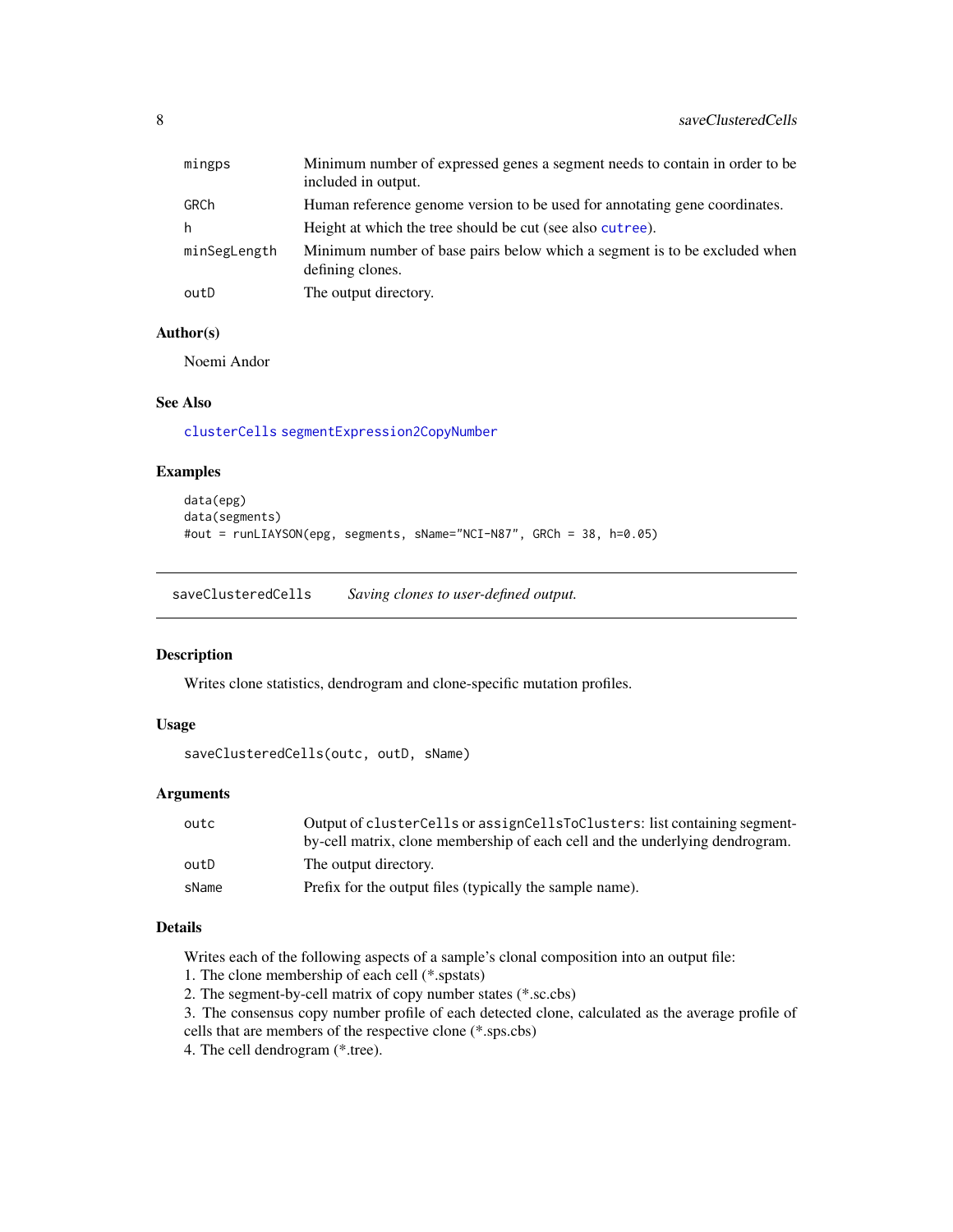#### <span id="page-8-0"></span>Author(s)

Noemi Andor

<span id="page-8-1"></span>segmentExpression2CopyNumber

*Calling CNVs.*

#### Description

Maps single cell expression profiles to copy number profiles.

#### Usage

```
segmentExpression2CopyNumber(eps, gpc, cn, seed=0, outF=NULL, maxPloidy=8,
                                       nCores=2, stdOUT="log.applyAR2seg")
```
#### Arguments

| eps       | Segment-by-cell matrix of expression.                                                                                     |
|-----------|---------------------------------------------------------------------------------------------------------------------------|
| gpc       | Number of genes expressed per cell.                                                                                       |
| cn        | Average copy number across cells for each segment (i.e. row in eps).                                                      |
| seed      | The fraction of entries in a-priori segment-by-cell copy number matrix to be<br>used as seed for association rule mining. |
| outF      | Output file prefix in which to print intermediary heatmaps and histograms, or<br>NULL (default) if no print.              |
| maxPloidy | The maximum ploidy to accept as solution.                                                                                 |
| nCores    | The numbers of threads used.                                                                                              |
| stdOUT    | Log-file to which standard output is redirected during parallel processing.                                               |

#### Details

Let  $S := \{ S_1, S_2, \ldots, S_n \}$  be the set of *n* genomic segments obtained from bulk DNA-sequencing. Let  $E_{ij}$  and  $G_{ij}$  be the average number of UMIs and the number of expressed genes per segment  $i$  per cell  $j$ . The segment-by-cell expression matrix is first normalized by gene coverage. For each  $x \in S$ , the linear regression model:

$$
E_{x*} \sim \sum_{i \in S} G_{i*}
$$

, fits the average segment expression per cell onto the cell's overall gene coverage. The model's residuals  $R_{ij}$  reflect inter-cell differences in expression per segment that cannot be explained by differential gene coverage per cell. A first approximation of the segment-by-cell copy number matrix CN is given by:

$$
CN_{ij} := R_{ij} * (cn_i/\bar{R_{i*}})
$$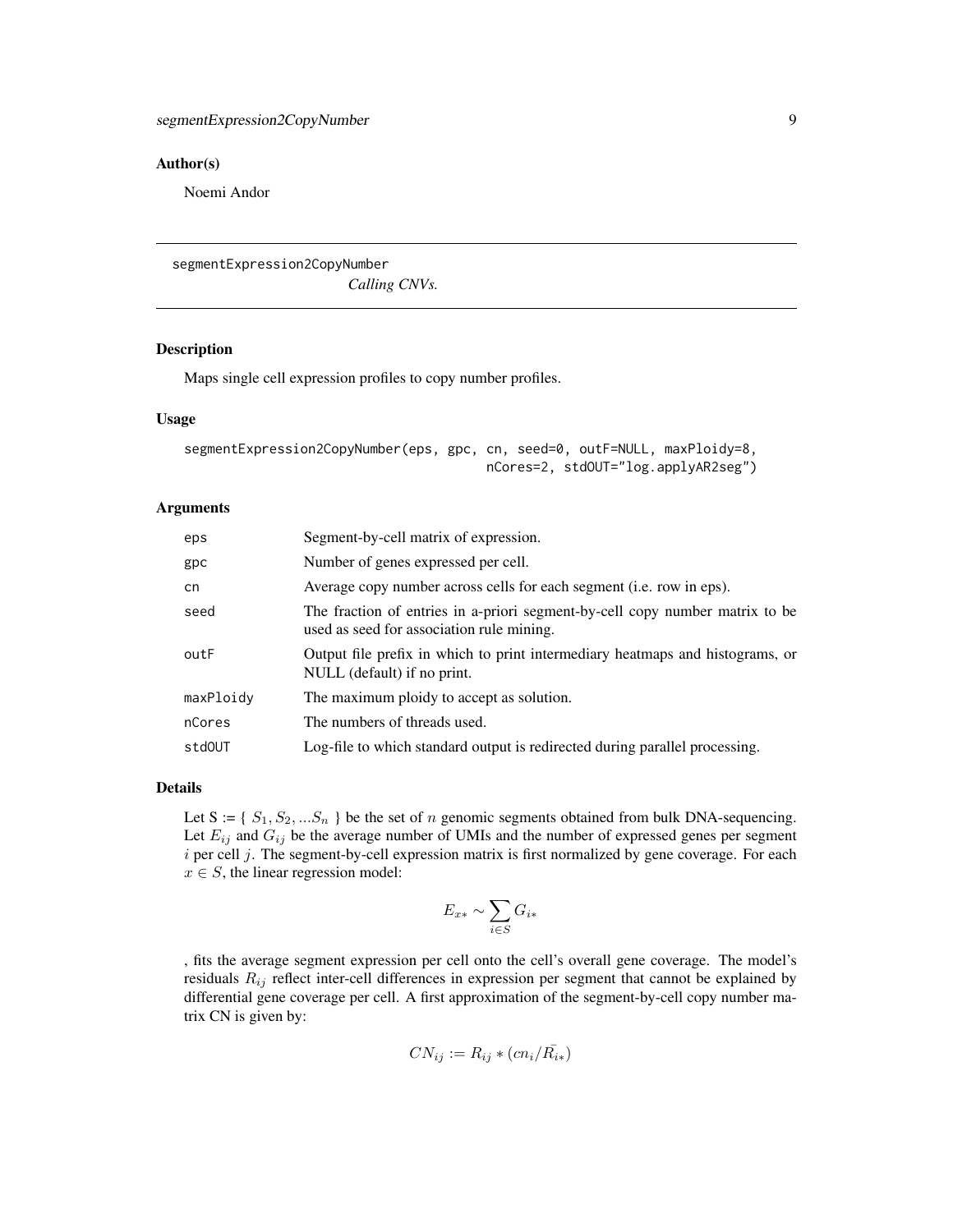, where  $cn_i$  is the population-average copy number of segment i derived from DNA-seq. Above transformation of  $E_{ij}$  into  $CN_{ij}$  is in essence a numerical optimization, shifting the distribution of each segment to the average value expected from bulk DNA-seq.

Let  $x' \in CN$  be the measured copy number of a given segment-cell pair, and x its corresponding true copy number state. The probability of assigning copy number x to a cell j at locus i depends on:

A. Cell j's read count at locus i, calculated conditional on the measurement  $x'$ . Using a Gaussian smoothing kernel, we compute the kernel density estimate of the read counts at locus i across cells to identify the major  $(M)$  and the minor  $(m)$  copy number states of i as the highest and second highest peak of the fit respectively. Then we calculate the proportion of cells expected at state  $m$  as  $f = \frac{cn_i - M}{m - M}$ . The probability of assigning copy number x to a cell j at locus i is calculated as:  $P_A(x|x'|) \sim$ :  $0, if x \notin m, M$ :  $P_{ij}(x'|N(m, sd = f)),$  if  $x == m$ 

:  $P_{ij}(x'|N(M, sd = 1 - f)), if x == M$ 

**B. Cell**  $i$ 's read count at other loci, i.e. how similar the cell is to other cells that have copy number x at locus i. We use Apriori - an algorithm for association rule mining - to find groups of loci that tend to have correlated copy number states across cells. Let  $V_{i,K\to x}$  be the set of rules concluding copy number x for locus i, where  $k \in K$  are copy number profiles of up to  $n = 4$  loci in the form {  $S_1 = x_1, S_2 = x_2, ... S_n = x_n$  }. Further let  $C_r$  be the confidence of a rule  $r \in V_{i,K \to x}$ . For each cell  $j \in J$  matching any of the copy number profiles in K, we calculate:  $P_B(x) \sim \sum_{r \in V_{i,K \to x}} C_r$ , the cumulative confidence of the rules in support of x at i.

We first obtain a seed of cell-segment pairs by assigning a-priori copy number states only when  $argmax_{x \in [1,8]} P_A(x|x') > t$ . We use this seed as input to **B**. Finally, a-posteriori copy number for segment  $i$  in cell  $j$  is calculated as:

$$
argmax_{x \in [1,8]} P_A(x|x') + P_B(x)
$$

#### Value

Segment-by-cell matrix of copy number states.

#### Author(s)

Noemi Andor

#### References

Andor, N.\*, Lau, B.\*, Catalanotti, C., Kumar, V., Sathe, A., Belhocine, K., Wheeler, T., et al. (2018) Joint single cell DNA-Seq and RNA-Seq of gastric cancer reveals subclonal signatures of genomic instability and gene expression. doi: https://doi.org/10.1101/445932

Borgelt C & Kruse R. (2002) Induction of Association Rules: Apriori Implementation.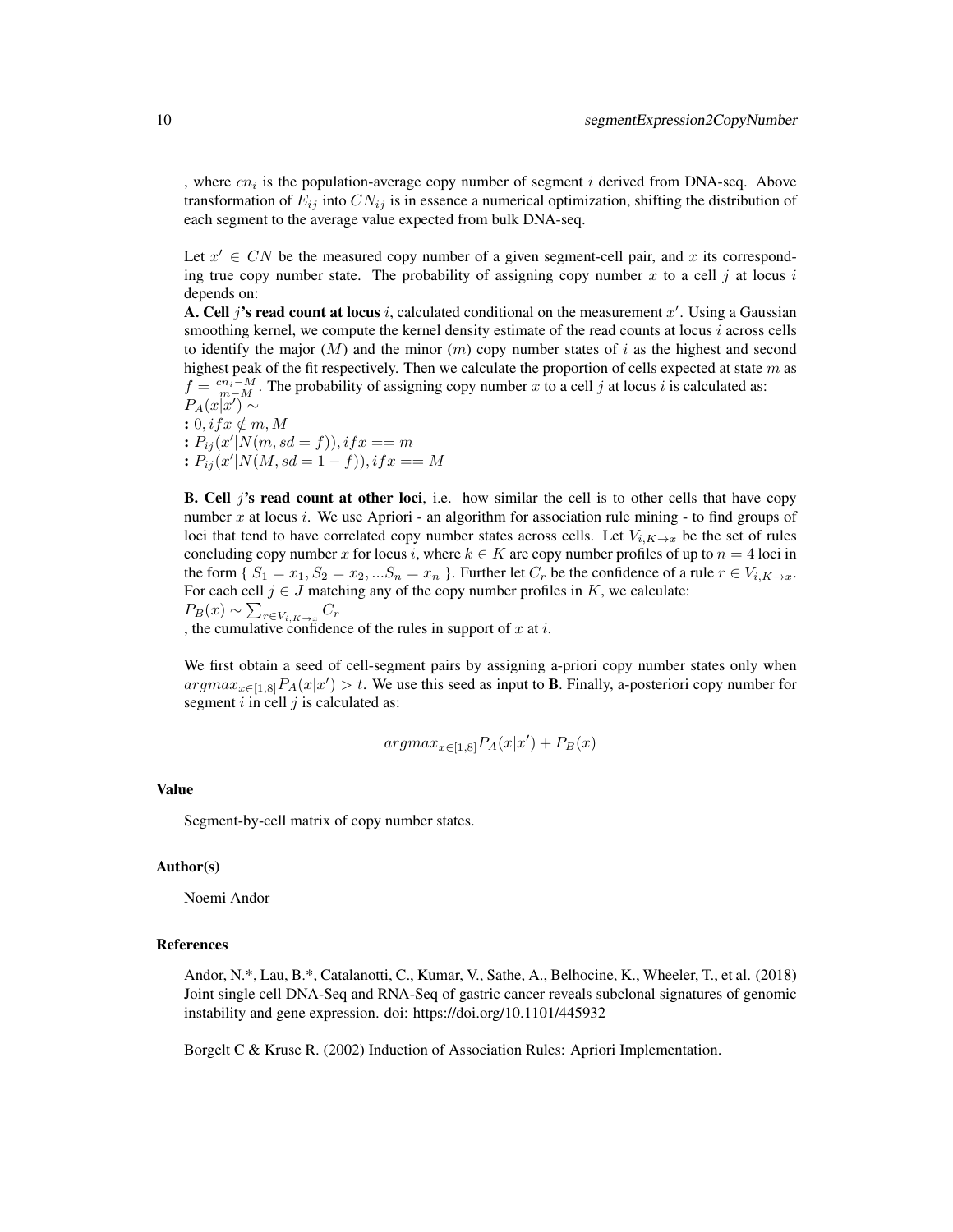#### <span id="page-10-0"></span>segments that the segments of  $\sim$  11

#### See Also

[apriori](#page-0-0)

#### Examples

```
##Calculate number of genes expressed per each cell:
data(epg)
gpc = apply(epg>0, 2, sum)
##Call function:
data(eps)
data(segments)
cn=segments[rownames(eps),"CN_Estimate"]
#cnps = segmentExpression2CopyNumber(eps, gpc, cn, seed=0.5, nCores=2, stdOUT="log")
#head(eps[,1:3]); ##Expression of first three cells
#head(cnps[,1:3]); ##Copy number of first three cells
```
segments *Bulk copy number profile of NCI-N87 cell line.*

#### Description

Copy number segmentation matrix obtained as average among G0G1 cells.

#### Usage

data(segments)

#### Format

Matrix in which each row corresponds to a copy number segment as calculated by a circular binary segmentation algorithm. Has to contain at least the following column names: chr - chromosome;

startpos - the first genomic position of a copy number segment; endpos - the last genomic position of a copy number segment;

CN\_Estimate - the copy number estimated for each segment.

#### Source

Data obtained from Ji lab at Stanford.